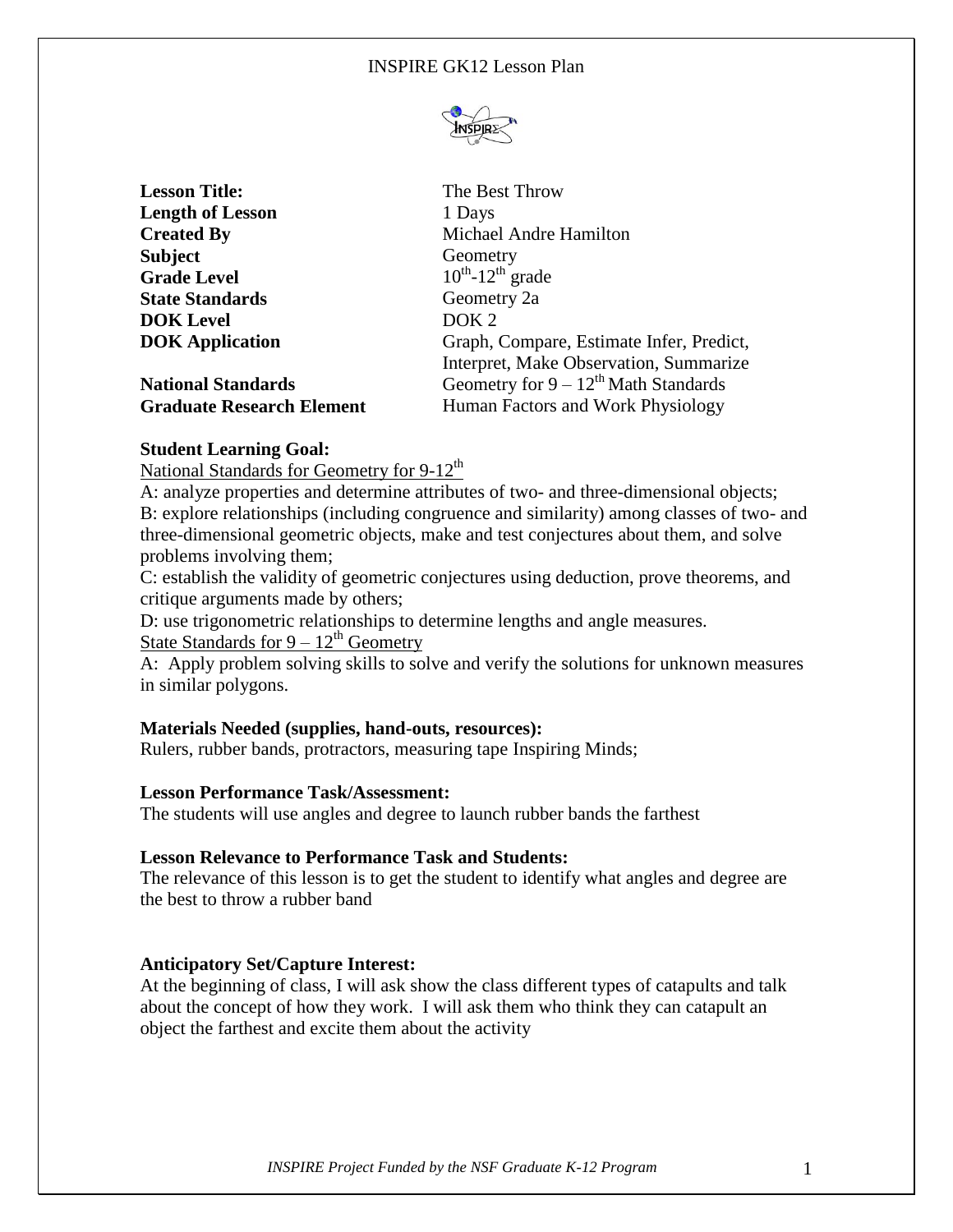

## **Guided Practice:**

First, the student should be placed in groups of two. The steps are listed below

1. Stretch a rubber band from the end of a ruler to one of the marks on the ruler (your teacher will tell you how far to stretch it).

2. Set the ruler at an angle 15° off the ground, pointing the end with the rubber band into the air.

3. Let the rubber band go and measure how far it travels.

4. Do steps  $1 - 3$  for at least 10 more angles in the range of 15<sup>o</sup>to 75<sup>o</sup>. Record the data in a chart.

5. Make a graph showing your data

## **Independent Practice:**

After the instructor show them how to do it the first time. The student will continue step 4 on their own until they find the best angle to launch the rubber band

### **Remediation and/or Enrichment:**

Remediation

Individual IEP; partner help throughout lesson; shorten parts of assignment; focus on few process

Enrichment: None

## **Check(s) for Understanding:**

Day 1:

- 1. What was the best launch angle?
- 2. What was the worse launch angle?
- 3. How do you think you can improve your distance if you had a second chance to do the experiment?

### **Closure:**

Have a end of the class discussion about how to improve the distance of the rubber band

## **Possible Alternate Subject Integrations:**

\*None.